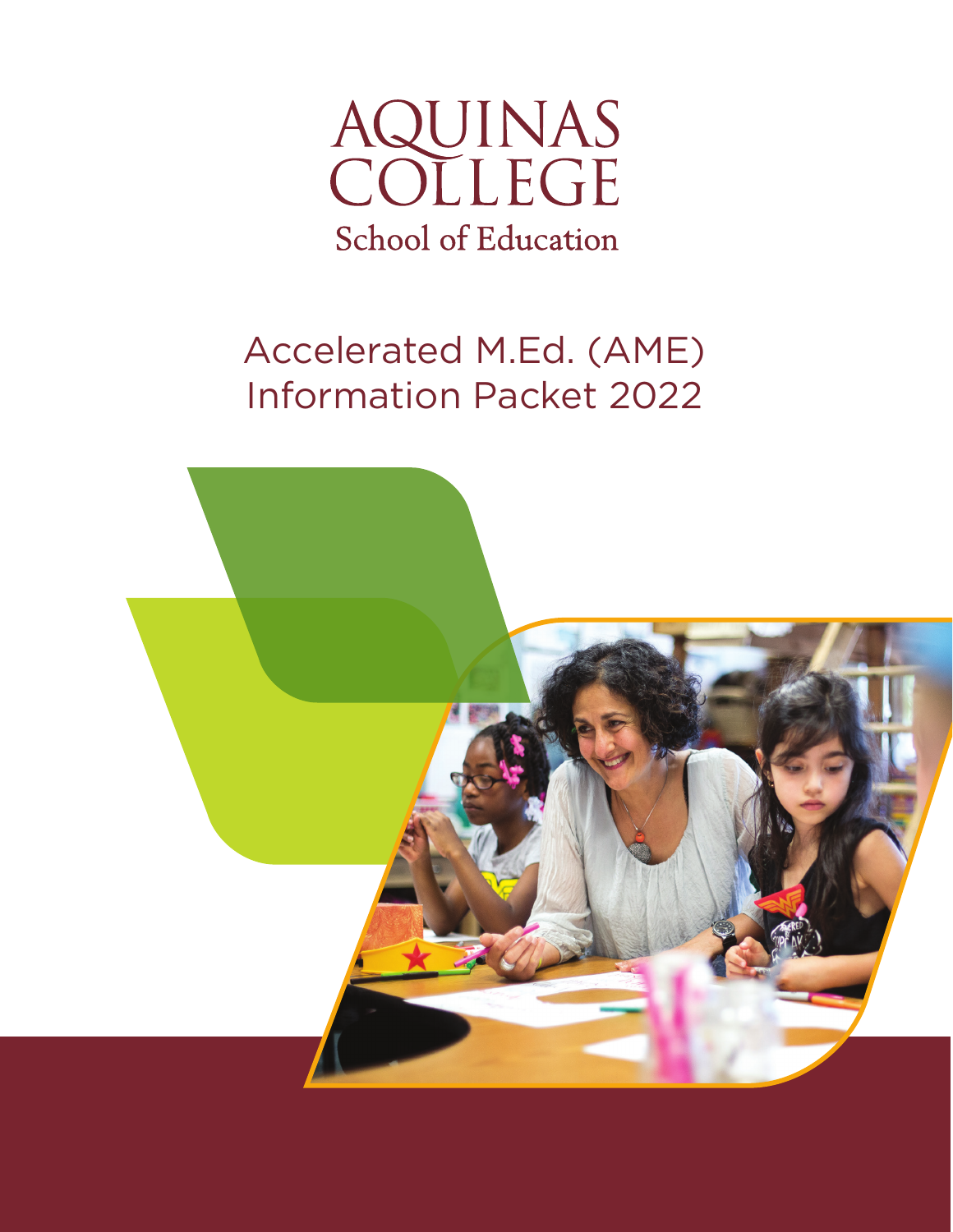## **AQUINAS COLLEGE SCHOOL OF EDUCATION**

## Accelerated M.Ed. (AME) Information Packet

| <b>Program Overview</b>                             | 3 |
|-----------------------------------------------------|---|
| <b>Candidate Application Requirements</b>           | 3 |
| <b>Overarching Program Expectations</b>             | 4 |
| <b>Cohort 2022 Timeline</b>                         | 4 |
| <b>Course Meeting Format</b>                        | 4 |
| <b>Required AME Cohort Courses</b>                  | 5 |
| <b>M.Ed. Graduate Degree</b>                        | 5 |
| <b>Portfolio</b>                                    | 5 |
| <b>Residency/Induction Support Team</b>             | 5 |
| <b>Workshop and Professional Development Topics</b> | 6 |
| <b>Application Process</b>                          | 7 |
| <b>Fees and Tuition</b>                             | 7 |
| <b>Recommendation for Certification</b>             | 8 |
| <b>Professional Disposition Expectations</b>        | 8 |



**Application Deadline (Round 1): March 15, 2022**

**Application Deadline (Round 2): April 4, 2022**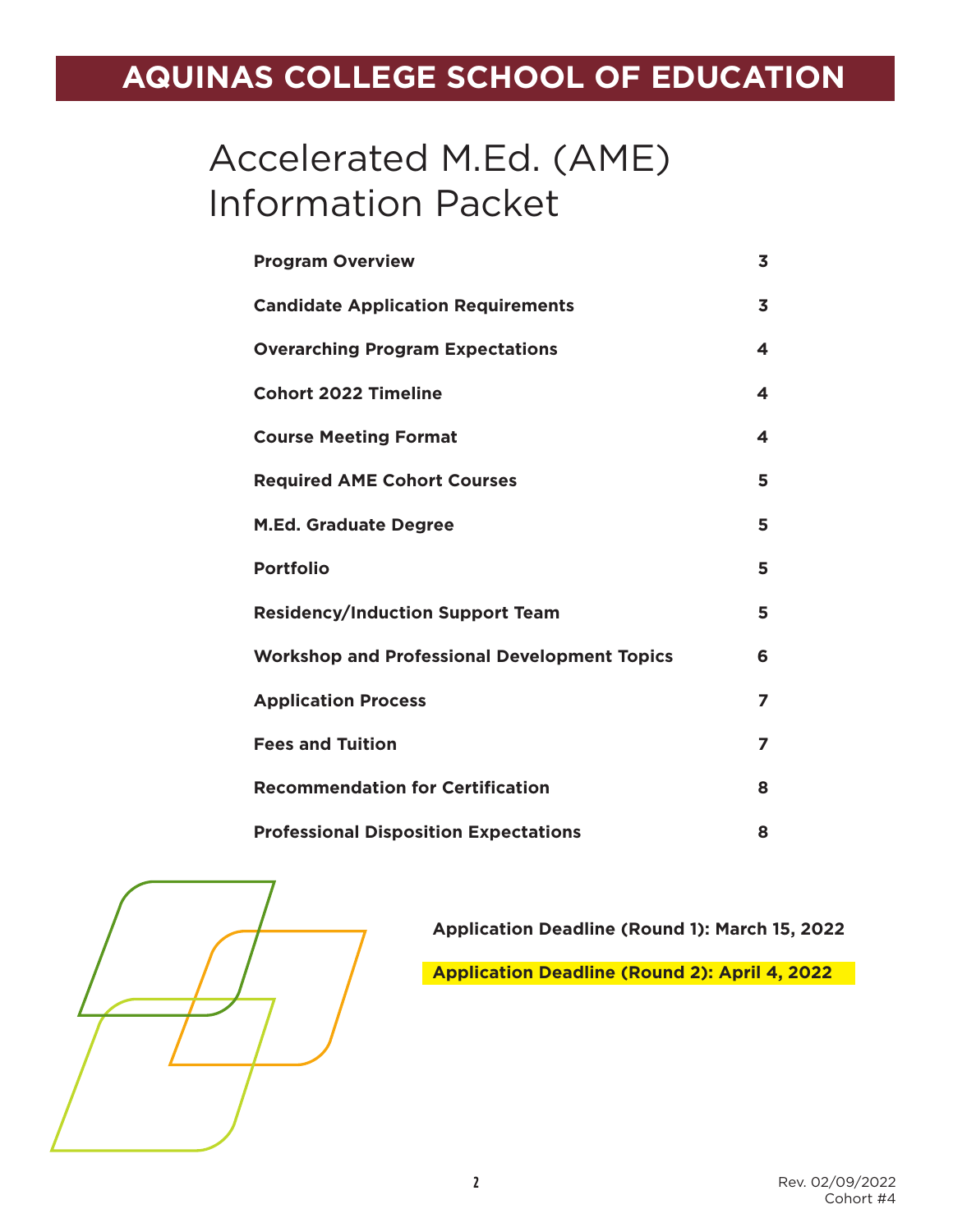## Aquinas College School of Education "AME" Program

#### **Program Overview**

In 2019, the Aquinas College School of Education was approved by the Michigan Department of Education (MDE) to run a three-year pilot of an innovative, cohort variation of our Master in Education (M.Ed.) program. This Accelerated M.Ed. (AME) program prepares participants for initial teacher certification at either the elementary or secondary level by applying a flexible, residency model. Cohort participants secure clinical placements to support their content-area preparation and complete courses that meet on Monday evenings, Saturday mornings, and online.

The AME program is ideally suited for paraprofessionals, individuals on temporary/emergency permits, or long-term substitute teachers. Accepted participants who are not able to fulfill all of their clinical field work may be required to extend their program to complete a semester of traditional student teaching. Each candidate is evaluated on a case-by-case basis in order to ensure that all professional preparation competencies have been met prior to being recommended for certification.

#### **Candidate Application Requirements**

Qualified applicants must meet all of the requirements listed below:

- BA/BS degree from an accredited college/university
- College GPA > 3.0
- At least 100 hours of prior experience working with students in the target age group
- Basic proficiency in mathematics and English/Reading as demonstrated by Accuplacer test scores
- Content area knowledge as demonstrated by passing MTTC subject-area test (Secondary candidates must receive passing scores prior to August 15.)
- Minimum of two letters of recommendation from individuals employed in PK-12 education
- Completed Aquinas College M.Ed. graduate program online application
- Submission of official transcripts from all colleges and universities attended
- 2-minute teaching demonstration video (any topic or audience)
- Full background check including fingerprinting and sex offender screening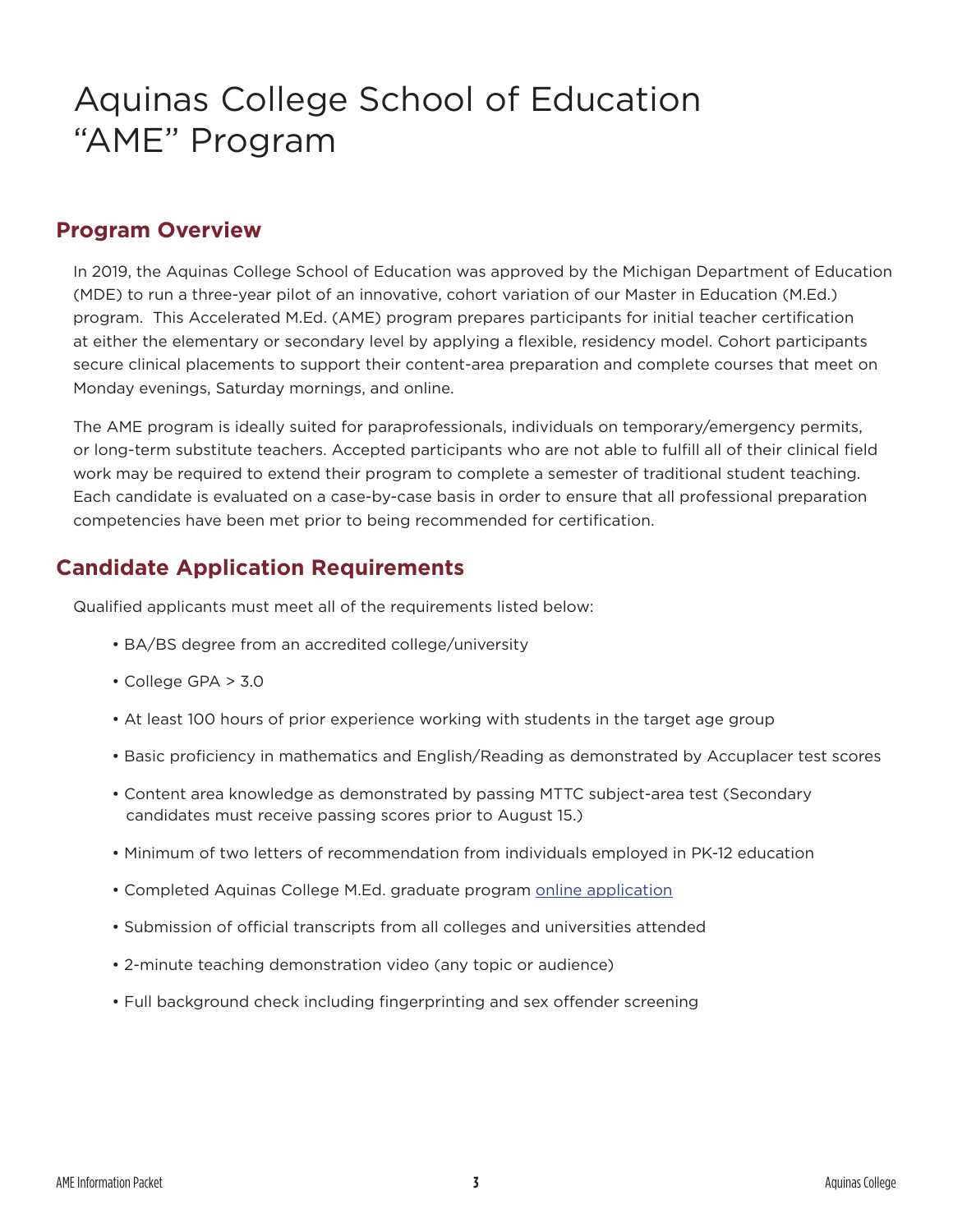#### **Overarching Program Expectations**

- Participants are expected to be employed or arrange a volunteer position in a school setting aligned with their target certification grade level and subject-area.
- Participants are expected to produce work at a "C" level of quality or higher. Please note, the AME program requires a large time commitment and focus as participants are essentially working fulltime and taking graduate courses full-time.
- Participants are expected to attend all scheduled class sessions and clinical placements. Excessive absences will be grounds for program probation and possible dismissal from the program.
- Participants are expected to conduct themselves in alignment with the Michigan Professional Code of Ethics for Educators and will be evaluated regularly with regard to AQ-SOE Professional Disposition Expectations. Reported disposition concerns will be brought to the attention of participants for potential remediation. Ethics, confidentiality, and/or academic integrity infractions may be grounds for immediate dismissal from the program.

#### **Cohort 2022 Timeline**

| <b>February</b>       | <b>Application Window Opens</b><br>(Final Deadline = April 4) |
|-----------------------|---------------------------------------------------------------|
| <b>March-April</b>    | Group Interviews                                              |
| March 30              | Early Acceptance Notification (Round 1)                       |
| <b>April 15</b>       | Final Acceptance Notification (Round 2)                       |
| <b>May 14</b>         | AME Orientation, Saturday morning                             |
| <b>May 16-July 25</b> | Summer Semester (Monday evenings)                             |
| <b>Aug 22-Dec 16</b>  | Fall Semester<br>(Monday evenings; Saturdays 2/month)         |
| <b>Jan 16-May 12</b>  | Spring Semester                                               |
| <b>May 22-July 31</b> | Summer Semester                                               |

#### **Course Meeting Format**

Attendance at all class sessions is mandatory. The first sequence of classes begins May 16, 2022. The final sequence of classes will end by July 31, 2023. In addition to online, independent work, cohort class sessions are held on **Monday evenings** from **6-9 p.m.** and two **Saturdays** each month from **8 a.m. to Noon**. Fall break, Thanksgiving break, Christmas break, Easter break and Spring break will be observed in accordance with the Aquinas College campus academic calendar.

Participation in additional online courses and/or professional development workshops may be required to address gaps in an individual candidate's knowledge and skills.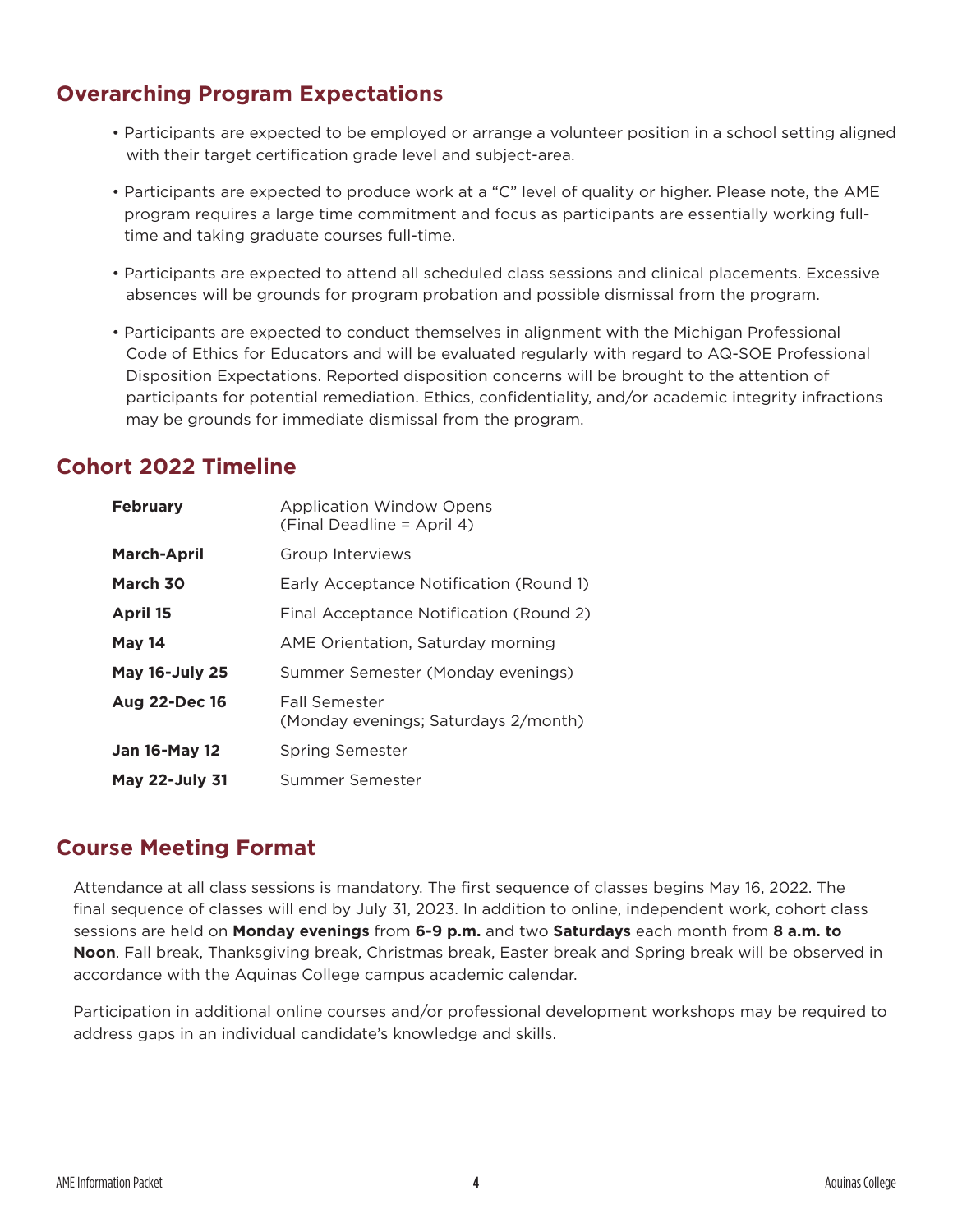## **Required AME Cohort Courses**

The courses listed below will be completed as a cohort on Monday evenings, two Saturday mornings a month, and online.

| <b>ELEMENTARY Candidates</b>            | <b>SECONDARY Candidates</b>             | <b>CREDITS</b> |
|-----------------------------------------|-----------------------------------------|----------------|
| <b>EN-501 Introduction to Education</b> | <b>EN-501 Introduction to Education</b> | 3              |
| EN-566 Classroom Management             | EN-566 Classroom Management             |                |
| EN-202 Lesson/Unit Planning             | EN-202 Lesson/Unit Planning             |                |
| EN-599 Cohort 2022-23 Workshops         | EN-599 Cohort 2022-23 Workshops         | 3              |
| <b>EN-520 Literacy: Foundations</b>     | EN-508 Secondary Curriculum & Methods   |                |
| EN-561- Assessment - Elementary         | EN-561 Assessment - Secondary           | 3              |
| EN-579 Inclusion                        | EN-579 Inclusion                        | 3              |
| EN-541 Literacy: Assessment             | EN-554 Content Area Literacy            | 3              |
| EN-599 Math for Elementary Teachers     | EN-553 Secondary Practicum              | 3              |
| EN-543 Literacy for Diverse Learners    | EN-543 Literacy for Diverse Learners    | 3              |
| EN-595 Student Teaching - Elementary    | EN-598 Student Teaching - Secondary     | 6              |

#### **M.Ed. Graduate Degree**

Candidates wishing to complete the *additional* coursework needed beyond the AME initial certification program plan must do so within five years from their cohort start date. A total of at least 36 graduate credits are required for the Master in Education (M.Ed.) degree.

- EN-510 Research Methods, Design & Analysis (3 credits)
- EN-511 Thesis: Data Collection (2 credits)
- EN-512 Thesis: Data Analysis (2 credits)
- EN-513 Thesis: Research Presentation (1 credit)
- EN-610 Reading Diagnostics and Remediation (3 credits)

NOTE: The EN-610 course is required of all novice teachers by the Michigan Department of Education, but can be taken at any Michigan college or university and is not required for the M.Ed. degree program.

#### **Portfolio**

All cohort participants will be required to assemble a digital portfolio that includes evidence that they have met all certification and competency requirements. This portfolio will be reviewed and evaluated by the School of Education prior to recommendation for certification.

### **Residency/Induction Support Team**

The AME program is intentionally designed to prepare qualified initial certification candidates through cohort-based professional preparation coursework completed concurrently with reflective, clinical experience work that includes significant opportunities for observing, teaching and co-teaching. Essential to this is an attitude that is receptive to constructive feedback and mentor input with regard to instructional and professional practice.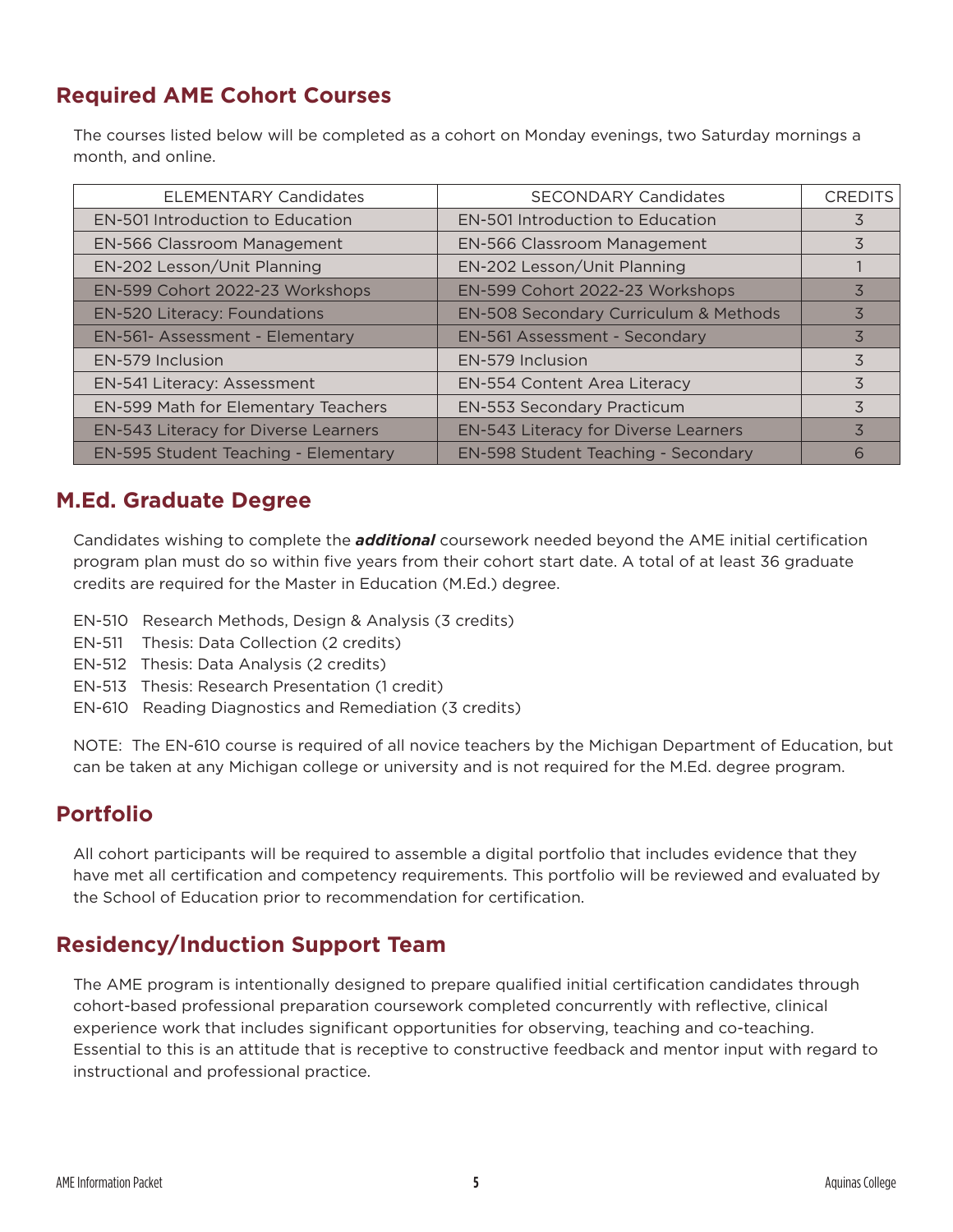In support of this, a Residency/Induction Support Team will be established for each AME participant. Each Residency/Induction Support Team will include the following individuals:

- The AME participant Candidate
- The building principal or assigned district administrator
- An assigned mentor teacher from the same building or district
- A teacher education field supervisor from Aquinas College

The focus of each Residency/Induction Support Team will be:

- 1. To offer support and share resources with the candidate
- 2. To conduct clinical field observations and evaluations
- 3. To provide formative feedback to the candidate

Each Residency/Induction Support Team should be established prior to the start of the program and must include a signed Memorandum of Understanding (MOU) outlining the AME candidate duties and responsibilities as well as the responsibilities of the school district hosting the candidate.

Members of the Residency/Induction Support Team should meet regularly throughout the semester. Meetings will involve the candidate and will focus on reviewing independent field observation evaluations and providing feedback and support. The building administrator and the Aquinas College field supervisor should each conduct a minimum of three observation evaluations during the student teaching phase. The mentor classroom teacher should log a minimum of 50 hours of contact time with the candidate (including both formal and informal meetings). The Residency/Induction Support Team will meet as a whole at least once every six weeks to review evaluation findings and to develop collaborative response and intervention plans considering input from all members of the team.

Upon completion of the clinical field placement, the Residency/Induction Support Team will prepare a summary report that either supports recommendation for initial teacher certification or proposes additional clinical field work which would allow the candidate the opportunity to address evaluation concerns.

#### **Workshop and Professional Development Topics**

Online webinars, readings, and weekend workshops will ensure that the following topics are addressed by participants in the AME program:

| <b>Educational Technology</b>            | Art and Music (Elementary)                     |
|------------------------------------------|------------------------------------------------|
| Brain-based Learning and Research        | Literature and Literacy across the Disciplines |
| ELs and ESL                              | Science and Social Studies (Elementary)        |
| Socio-Emotional Learning                 | Virtual Instruction                            |
| Trauma Victims, Regional Support Systems | Curriculum and Instructional Strategies        |
| Health, Wellness and Physical Activity   | Data-informed Instructional Design             |
| Family Communication and Relationships   | Time Management and Work/Life Balance          |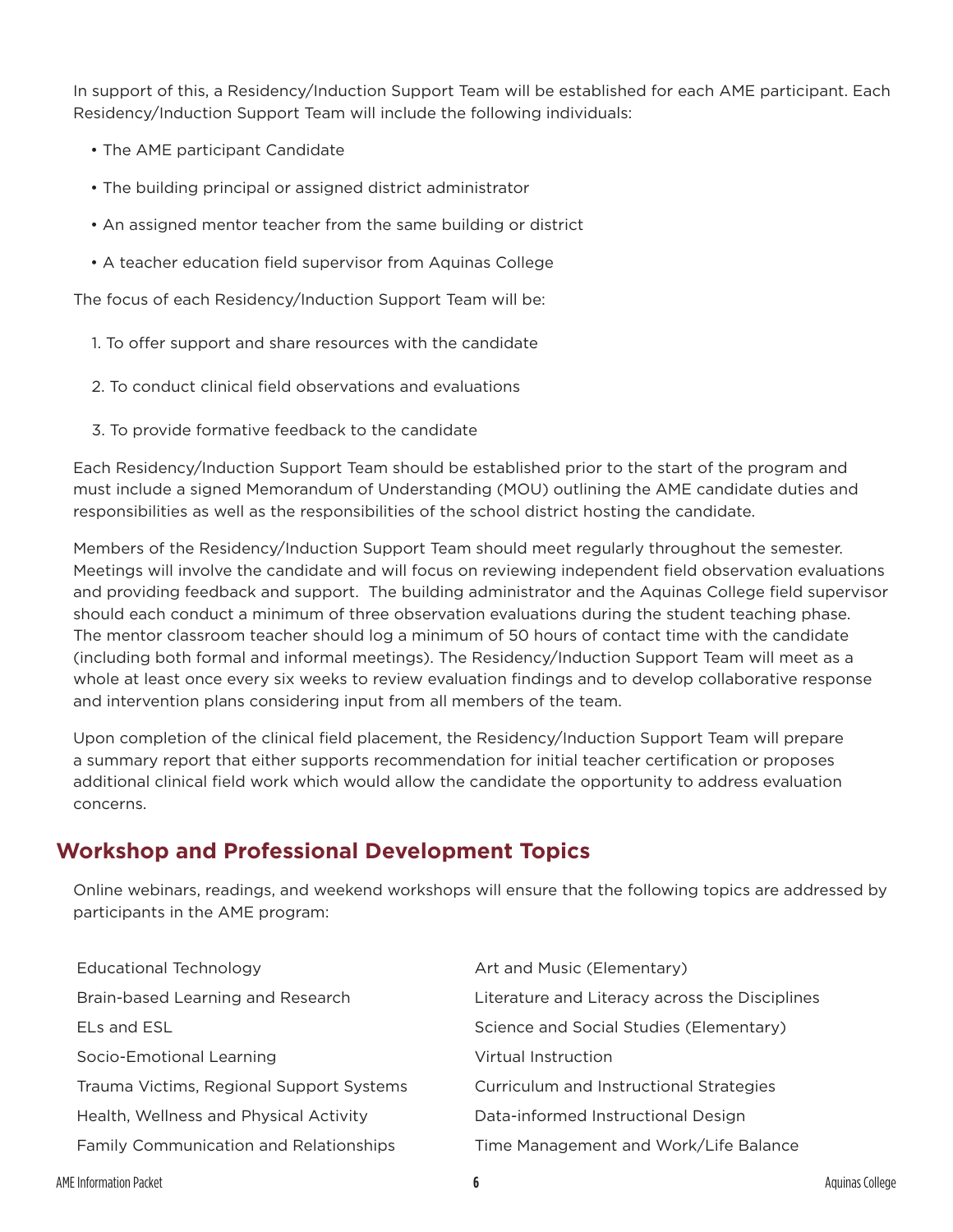#### **Application Process**

- Step 1: Complete the **online M.Ed. application form** on the AQ website, selecting "AME Accelerated M.Ed. Program" as your program choice.
- Step 2: Submit a detailed cover letter expressing your career goals, outlining your past experiences working with children/youth, and identifying any existing or potential school sponsorships.
- Step 3: Request official transcripts for your completed bachelor's degree as well as official transcripts from any other post-secondary institutions attended.
- Step 4: Have at least two professional references sent from individuals currently employed in K12 education. Send via email to SchoolofEd@aquinas.edu.
- Step 5: Record and share a 2-minute teaching demonstration video.
- Step 6: Take the appropriate MTTC subject-area test (secondary candidates only). Take the Accuplacer online skills test (elementary candidates only).
- Step 7: Participate in a group interview session. While on campus, sign and submit background check release forms.
- Step 8: Sign and submit a Memorandum of Understanding (MOU) acknowledging your responsibilities with regard to program expectations.

#### **Fees and Tuition**

Unless employed at a partner K12 school district, cohort participants will be billed full price at the current M.Ed. graduate student tuition rate (\$651/credit hour for 2022-23). Test fees, not reflected below include Accuplacer test fees of \$100 per test, and Michigan Teacher Test for Certification (MTTC) which are approximately \$129 per test. If auditing a course administration fees will apply.

|                          | Credits | <b>Full Tuition</b> | GYO-Partner<br>Discount<br>(20%) |
|--------------------------|---------|---------------------|----------------------------------|
| Summer 2022              | 7       | \$4,417             | \$3,534                          |
| Fall 2022                | 9       | \$5,954             | \$4,782                          |
| Spring 2023              | 9       | \$5,954             | \$4,782                          |
| Summer 2023              | 9       | \$5,859             | \$4,687                          |
| <b>TOTAL</b>             | 34      | \$22,184            | \$17,785                         |
| <b>Thesis Coursework</b> | 8       | \$5,560             | \$4,488                          |
|                          |         | \$27,744            | \$22,273                         |

Participants who work for a Diocesan school and who meet qualification requirements will be eligible for the 50% Diocesan Employee Tuition Discount; tuition expenses = \$11,187 (Full M.Ed. program = \$14,067).

If you qualify, Military/VA benefits may be used toward tuition costs.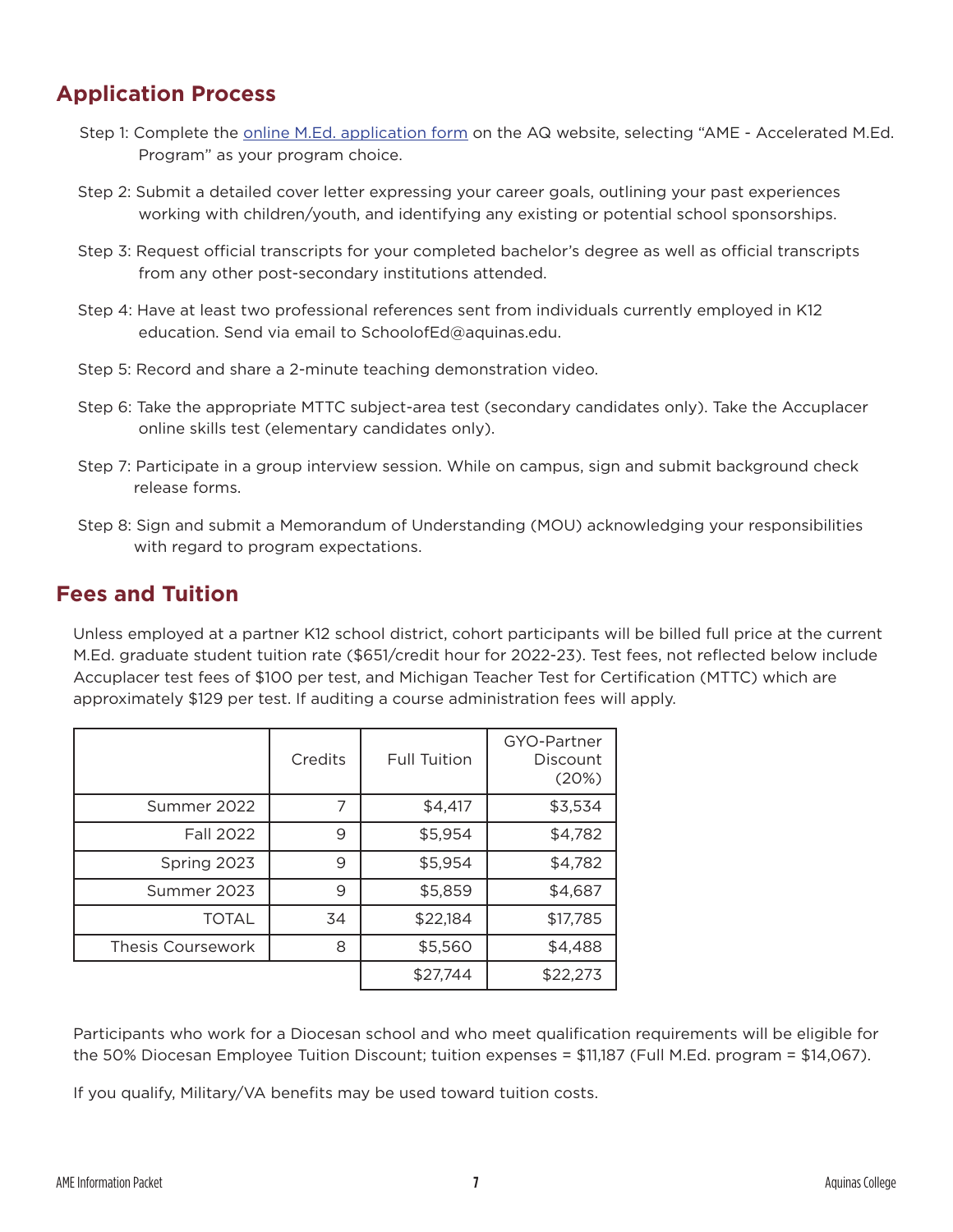#### **Recommendation for Certification**

Once a participant has successfully completed all coursework and certification requirements, constructed an approved portfolio, received acceptable evaluation ratings from the Residency/Induction Support Team, successfully passed the appropriate MTTC subject area test(s), and completed all other certification requirements (e.g., Adult/Child First Aid and CPR, MOECS verification), the candidate will be eligible to be recommended for initial, standard teacher certification.

#### **Professional Disposition Expectations**

As a student in the Aquinas College School of Education, you are preparing for a professional career in the field of education. In keeping with this goal, the standards set by the Michigan State Department of Education, and the 4<sup>th</sup> domain of the Danielson Framework for Teaching, the School of Education has identified the following 10 professional dispositions as behaviors which all students will be expected to display and maintain both in class and in the field.

- **4A Engages in meaningful self-evaluation and reflection; Receptive to feedback** You are a reflective practitioner. You don't shy away from constructive criticism, but instead seek out others' suggestions for professional growth and conduct regular self-assessments. You accept criticism calmly and integrate feedback. You accept responsibility for your successes and your mistakes.
- **4B Maintains accurate and organized records/work** As a professional educator, you generate various data, are privy to a vast amount of cumulative, confidential and common information, and regularly receive requests for input and completion of forms, duties and other tasks. You keep information accurate, organized and secure so that it is ever safe and easily located and interpreted.
- **4C Uses mature and sensitive communication with all stakeholders (peers, supervisors, support professionals, students and parents) -** You use various methods of communication as a tool to seek out opportunities to build positive relationships with others. You listen to others with empathy and work to understand diverse perspectives. Your respect for others is reflected in the way you talk, write and listen. You are able to communicate clearly and effectively in a variety of formats and demonstrate appropriate interpersonal, listening and communication skills.
- **4D Maintains positive relationships, building community and collaborating effectively with stakeholders (peers, supervisors, support professionals, students and parents) consistently demonstrating sensitivity to diversity and displaying respect for others -** You seek out opportunities to build positive relationships with others. You treat everyone with respect. You seek creative solutions through consensus. Your actions and attitude make it clear to others that you respect and value every student, every person. You create an educational environment that values diversity and which addresses the unique needs of each individual.
- **4E Grows and develops professionally** As an educator you recognize the importance of being a lifelong learner and practice this belief by developing, at a minimum, an annual personal professional development plan, seeking out and participating in professional development, as well as supporting and participating in the professional community of your own school, that of the district and the wider state and national educational arenas.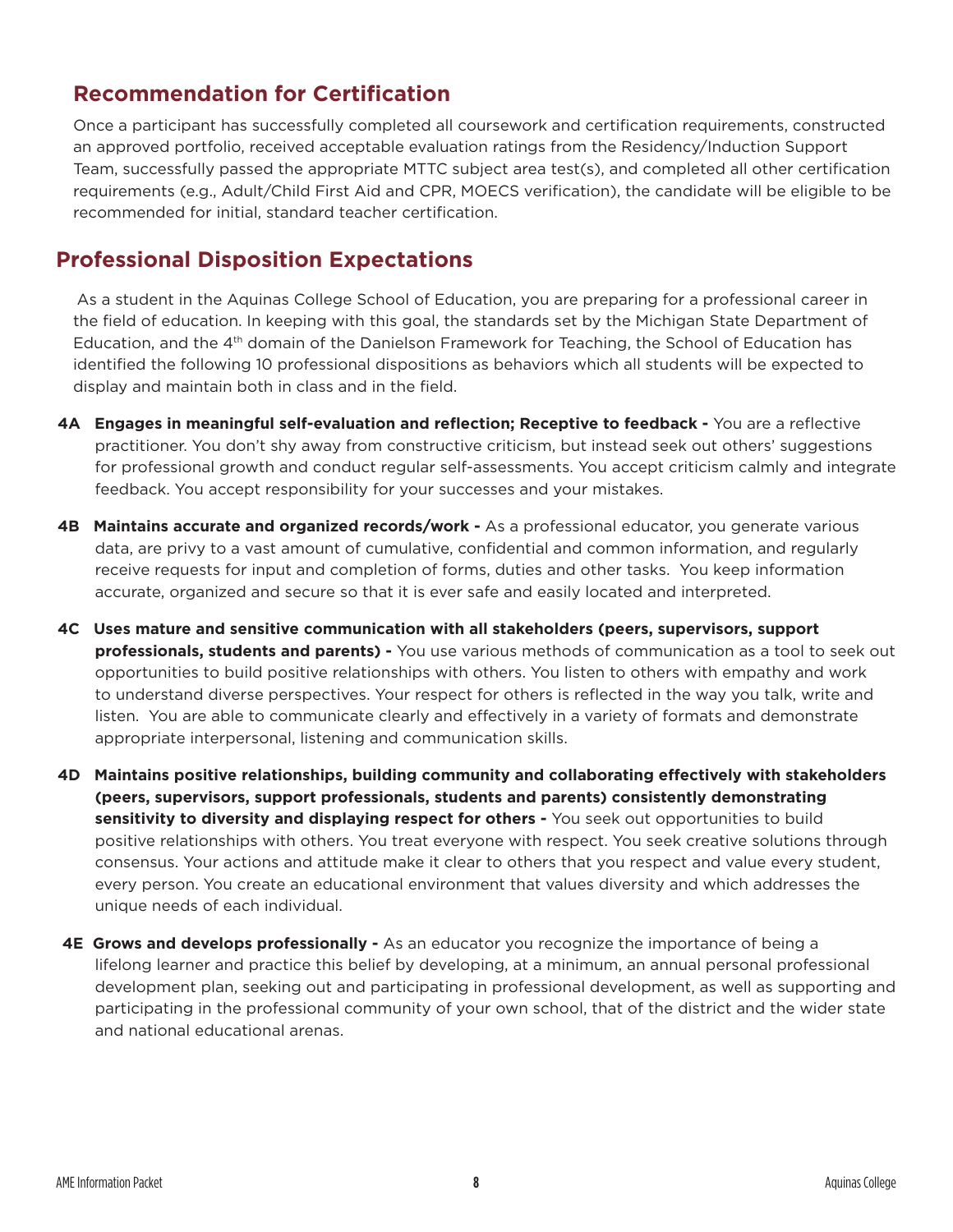#### **4F Shows Professionalism**

- **4F-1 Maintains confidentiality and adheres to professional ethics** You are informed of and follow the Michigan Department of Education professional Code of Ethics for teachers. You do not talk about students or colleagues inappropriately. You maintain student confidentiality.
- **4F-2 Arrives on time and is well-prepared; manages time well** You are prompt and well-prepared for class/meetings. Assignments and project work is on time and complete. You contact faculty, supervising and cooperating teachers, etc. if you will be late or absent.
- **4F-3 Maintains a professional appearance** You come to your education courses and field placements appropriately dressed. Jeans and casual clothes are acceptable, but they should not be dirty, sloppy or physically revealing. You maintain good grooming and hygiene at all times.
- **4F-4 Exhibits a positive and professional attitude; maintains poise, especially in emotional and stressful settings -** Your behavior, attitude and comments should reflect a positive, constructive approach. You participate fully in discussions and class activities. You demonstrate resourcefulness, initiative and independence. When faced with difficult situations, you maintain your professional poise. Your reactions are thoughtful and cautious, not impulsive. You seek positive, appropriate outlets for your emotions.
- **4F-5 Displays confidence and enthusiasm** Even if you are nervous, your language–spoken or unspoken–conveys an attitude of enthusiasm and eagerness to learn. You come to class or your field placement eager to engage and contribute.

#### **High School Program Support**

Aquinas College also supports Grow Your Own (GYO) programming at the high school level. Students who participate in teacher cadet or teacher academy programs through their school districts may qualify to enter the AQ teacher certification program on a fast-track. A minimum of 30 hours of classroom or clinical experience is required. Contact the School of Education for more information.



#### SchoolofEd@aquinas.edu | 616-632-2800 | www.aquinas.edu/education